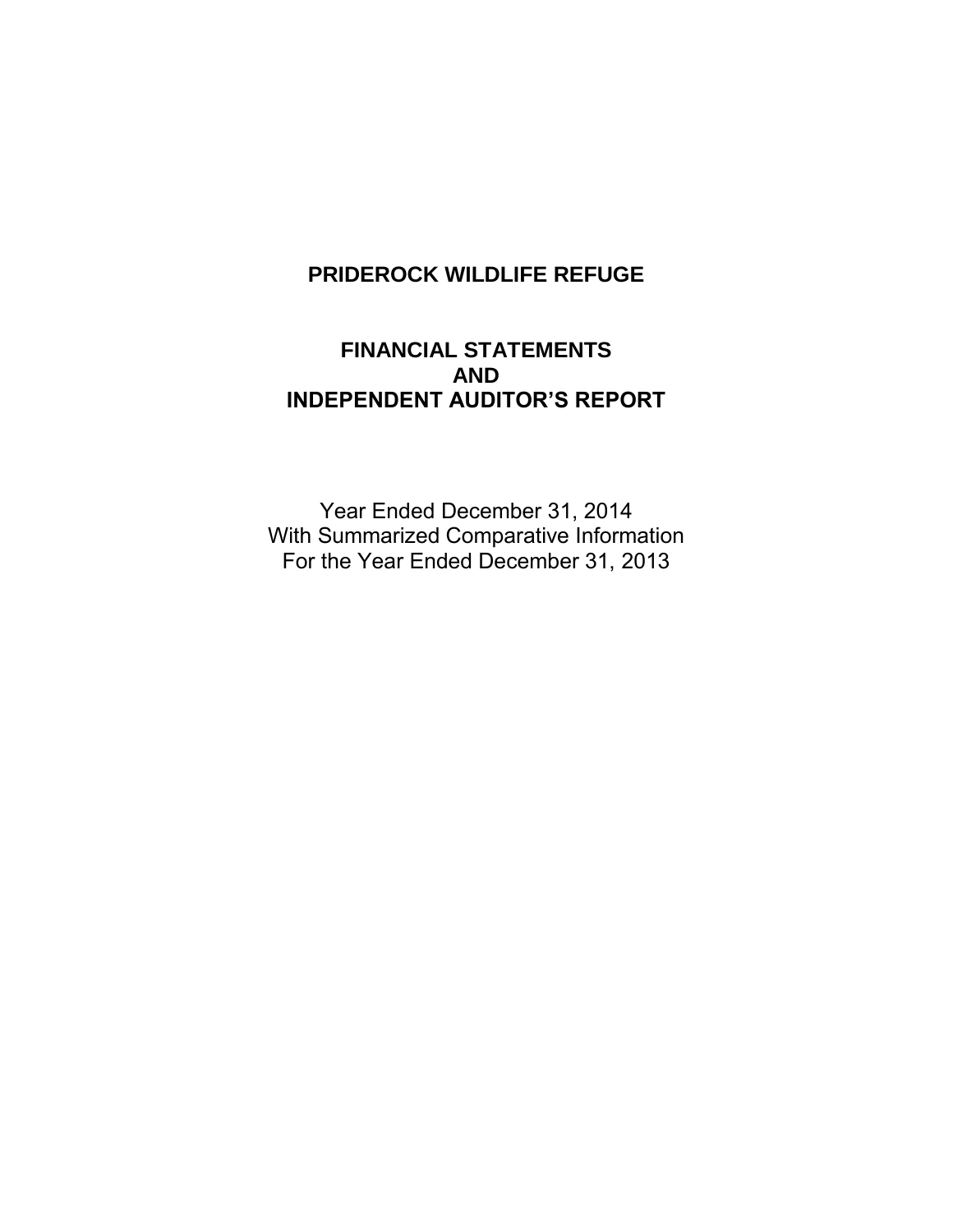### **PrideRock Wildlife Refuge Financial Statements December 31, 2014 with Summarized Comparative Totals for 2013**

### **TABLE OF CONTENTS**

|                                          | Page<br><b>Number</b> |
|------------------------------------------|-----------------------|
| <b>Independent Auditor's Report</b>      | 1                     |
| <b>Statement of Financial Position</b>   | $\mathbf{2}$          |
| <b>Statement of Activities</b>           | 3                     |
| <b>Statement of Functional Expenses</b>  | 4                     |
| <b>Statement of Cash Flows</b>           | 5                     |
| <b>Notes to the Financial Statements</b> | $6 - 12$              |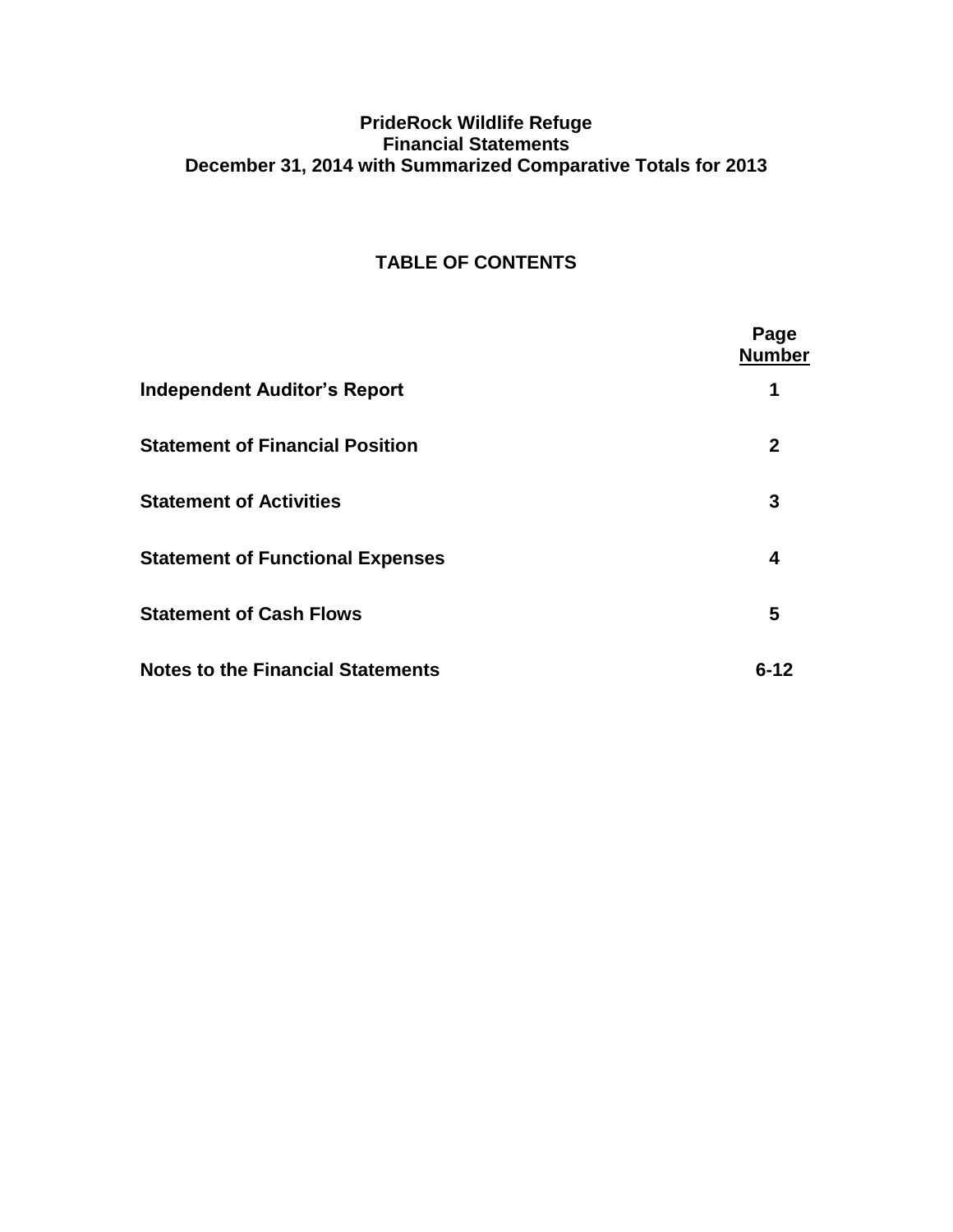# Darrell Harris, CPA P.C.

Certified Public Accounting Firm

#### INDEPENDENT AUDITOR'S REPORT

To the Board of Directors PrideRock Wildlife Refuge

I have audited the accompanying statements of PRIDEROCK WILDLIFE REFUGE (a Texas nonprofit organization), which comprise the statement of financial position as of December 31, 2014, and the related statements of activities, functional expenses and cash flows for the year then ended, and the related notes to the financial statements.

#### **Management's Responsibility for the Financial Statements**

Management is responsible for the preparation and fair presentation of these financial statements in accordance with accounting principles generally accepted in the United States of America; this includes the design, implementation, and maintenance of internal control relevant to the preparation and fair presentation of financial statements that are free from material misstatement, whether due to fraud or error.

#### **Auditor's Responsibility**

My responsibility is to express an opinion on these financial statements based on my audit. I conducted my audit in accordance with auditing standards generally accepted in the United States of America. Those standards require that I plan and perform the audit to obtain reasonable assurance about whether the financial statements are free from material misstatement.

An audit involves performing procedures to obtain audit evidence about the amounts and disclosures in the financial statements. The procedures selected depend on the auditor's judgment, including the assessment of the risks of material misstatement of the financial statements, whether due to fraud or error. In making those risk assessments, the auditor considers internal control relevant to the entity's preparation and fair presentation of the financial statements in order to design audit procedures that are appropriate in the circumstances, but not for the purpose of expressing an opinion on the effectiveness of the entity's internal control. Accordingly, I express no such opinion. An audit also includes evaluating the appropriateness of accounting policies used and the reasonableness of significant accounting estimates made by management, as well as evaluating the overall presentation of the financial statements.

I believe that the audit evidence I have obtained is sufficient and appropriate to provide a basis for my audit opinion.

#### **Opinion**

In my opinion, the financial statements referred to above present fairly, in all material respects, the financial position of PRIDEROCK WILDLIFE REFUGE of December 31, 2014, and the changes in its net assets and its cash flows for the year then ended in accordance with accounting principles generally accepted in the United States of America.

#### **Report on Summarized Comparative Information**

I have previously audited the PRIDEROCK WILDLIFE REFUGE's 2013 financial statements, and my report dated July 9, 2014, expressed an unmodified opinion on those audited financial statements. In my opinion, the summarized comparative information presented herein as of and for the year ended December 31, 2013, is consistent, in all material respects, with the audited financial statements from which it has been derived.

Darrell Harris

Darrell Harris, CPA Dallas, Texas November 18, 2015

> 6060 N Central Exwy #560 Dallas, TX 75206  $\boxtimes$  [HarrisCPA@MicroBooksM.com](mailto:HarrisCPA@MicroBooksM.com) Mobile: 214-883-4382 **a** Office: 972-226-2532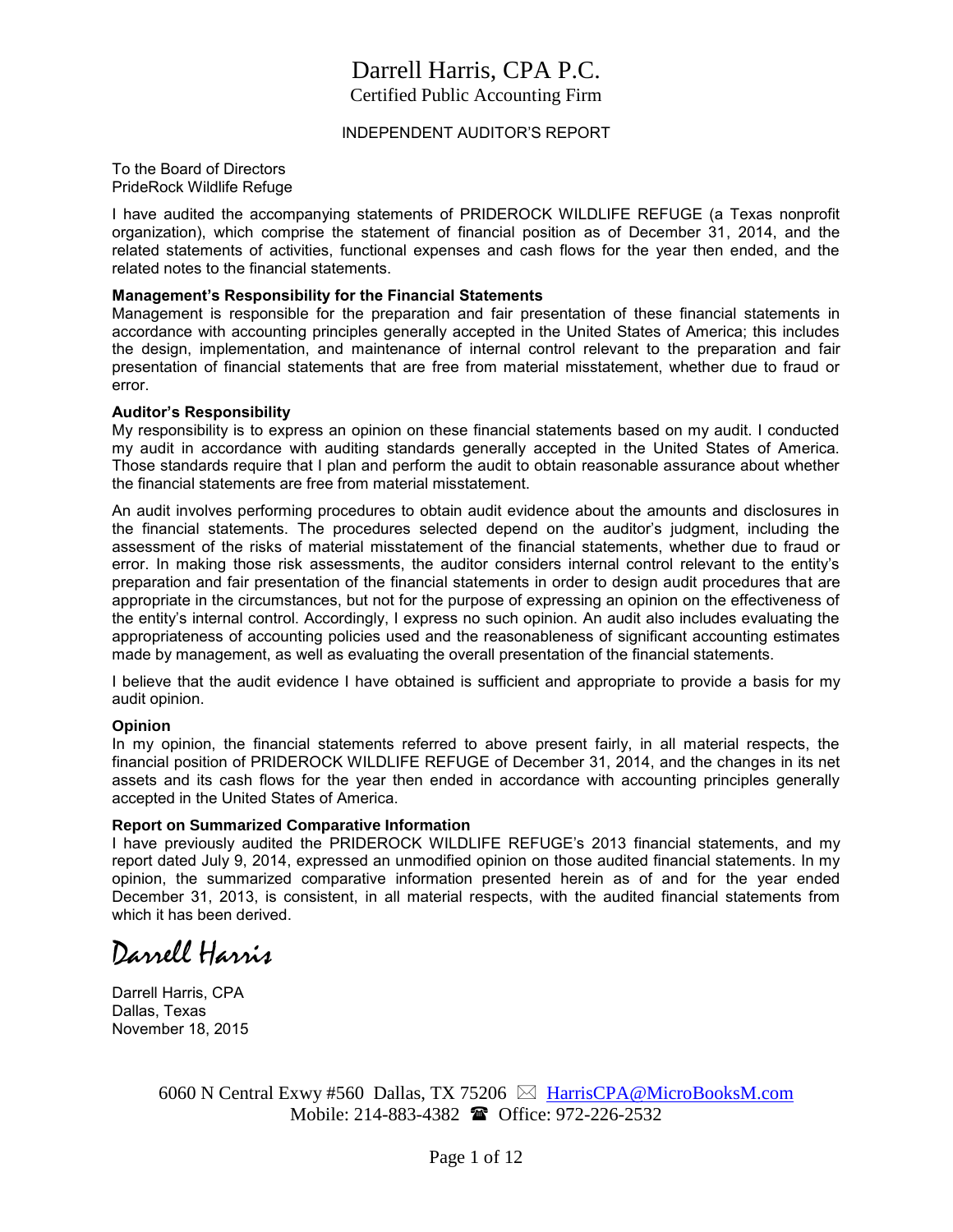# **PRIDEROCK WILDLIFE REFUGE Statement of Financial Position December 31, 2014 with Summarized Comparative Totals for 2013**

|                                           | 2014          | 2013          |
|-------------------------------------------|---------------|---------------|
| <b>ASSETS</b>                             |               |               |
| <b>Current Assets</b>                     |               |               |
| Cash and Cash Equivalents                 | \$<br>158,755 | \$<br>43,788  |
| Contributions Receivable (Note 3)         | 284,748       | 304,204       |
| <b>Total Current Assets</b>               | 443,503       | 347,992       |
| <b>Fixed Assets</b>                       |               |               |
| Land                                      | 250,000       | 250,000       |
| Equipment                                 | 60,508        | 60,508        |
| <b>Buildings and Improvements</b>         | 139,572       | 125,601       |
| Vehicles                                  | 26,228        | 26,228        |
| Less: Accumulated Depreciation            | (69, 224)     | (53, 458)     |
| <b>Total Fixed Assets</b>                 | 407,084       | 408,879       |
| <b>TOTAL ASSETS</b>                       | \$<br>850,587 | \$<br>756,871 |
| <b>LIABILITIES AND NET ASSETS</b>         |               |               |
| <b>Current Liabilities</b>                |               |               |
| <b>Accounts Payable</b>                   | \$<br>117,425 | \$<br>98,999  |
| <b>Accrued Liabilities</b>                | 1,655         | 1,135         |
| Current Portion of Notes Payable (Note 4) | 6,300         | 6,183         |
| <b>Total Current Liabilities</b>          | 125,380       | 106,317       |
| Long-Term Liabilities (Note 4)            |               |               |
| Note Payable                              | 265,987       | 272,170       |
| Less: Current Portion of Notes Payable    | (6,300)       | (6, 183)      |
| Total Long-Term Liabilities               | 259,687       | 265,987       |
| <b>Total Liabilities</b>                  | 385,067       | 372,304       |
| <b>Net Assets</b>                         |               |               |
| Unrestricted                              | 465,520       | 384,567       |
| <b>Total Net Assets</b>                   | 465,520       | 384,567       |
| TOTAL LIABILITIES AND NET ASSETS          | \$<br>850,587 | \$<br>756,871 |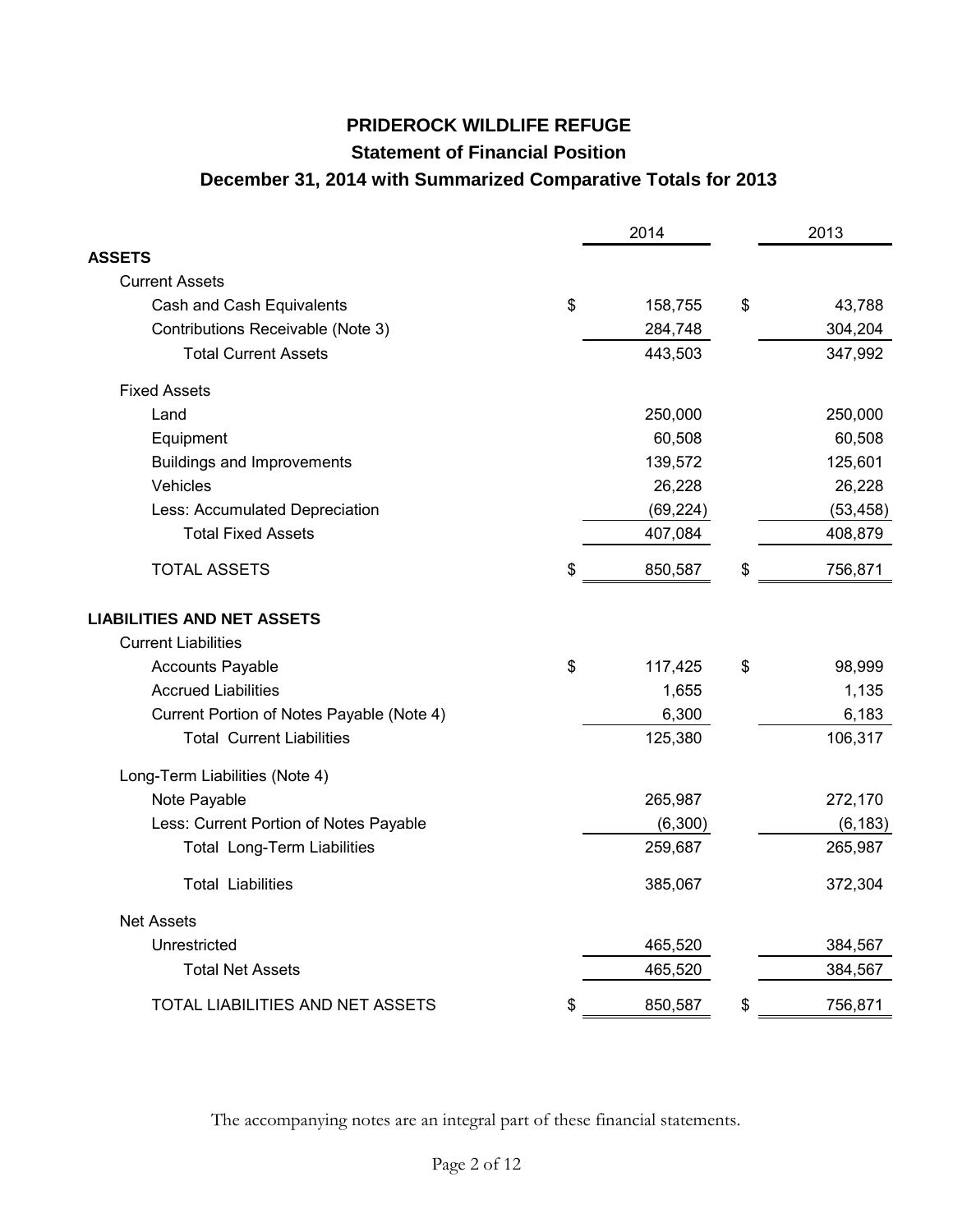## **PRIDEROCK WILDLIFE REFUGE Statement of Activities Year Ending December 31, 2014 with Summarized Comparative Totals for 2013**

|                                         |                    | Total     | Total         |
|-----------------------------------------|--------------------|-----------|---------------|
|                                         | Unrestricted       | 2014      | 2013          |
| REVENUE AND PUBLIC SUPPORT              |                    |           |               |
| Contributions                           | \$<br>1,170,468 \$ | 1,170,468 | \$<br>900,461 |
| Royalties                               | 9,652              | 9,652     | 5,121         |
| In-Kind Donations (Note 6)              | 94,045             | 94,045    | 86,655        |
| <b>Total Revenue and Public Support</b> | 1,274,165          | 1,274,165 | 992,237       |
| <b>EXPENSES</b>                         |                    |           |               |
| <b>Program Services</b>                 | 899,340            | 899,340   | 649,485       |
| Management and General                  | 14,968             | 14,968    | 15,953        |
| Fundraising                             | 278,904            | 278,904   | 188,784       |
|                                         |                    |           |               |
| <b>Total Expenses</b>                   | 1,193,212          | 1,193,212 | 854,222       |
| <b>INCREASE IN NET ASSETS</b>           | 80,953             | 80,953    | 138,015       |
| NET ASSETS AT BEGINNING OF YEAR         | 384,567            | 384,567   | 246,552       |
| NET ASSETS AT END OF YEAR               | \$<br>465,520 \$   | 465,520   | \$<br>384,567 |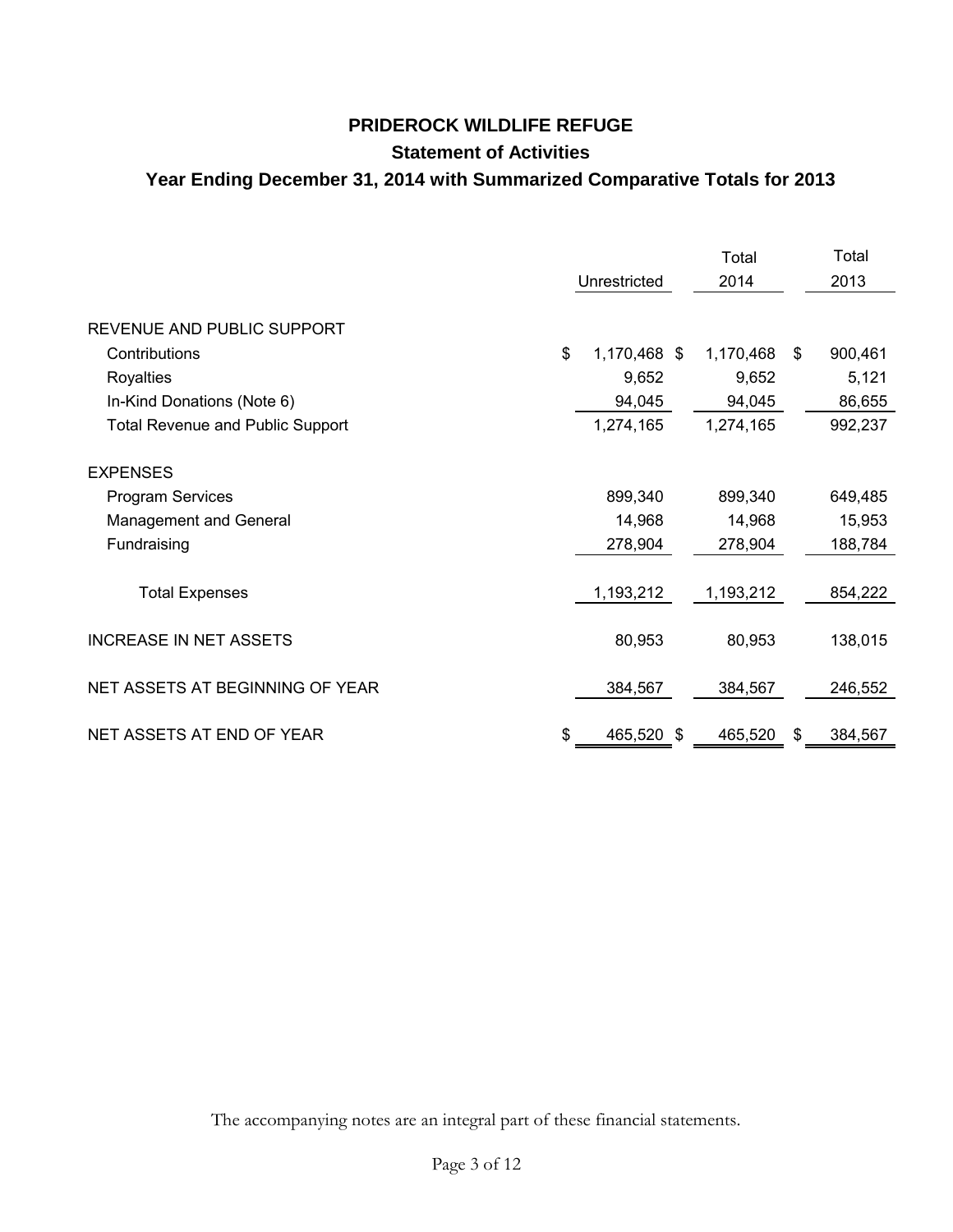# **PRIDEROCK WILDLIFE REFUGE Statement of Functional Expenses Year Ending December 31, 2014 with Summarized Comparative Totals for 2013**

| <b>Natural Expense Categories</b> | Program<br><b>Services</b> |     | Management<br>and General | Fund<br>Raising           | Total<br>2014 | Total<br>2013 |
|-----------------------------------|----------------------------|-----|---------------------------|---------------------------|---------------|---------------|
| Salaries and Wages                | \$<br>61,276 \$            |     | $\Omega$                  | \$<br>$\mathfrak{S}$<br>0 | 61,276 \$     | 26,967        |
| Payroll Tax                       | 4,631                      |     | 0                         | 0                         | 4,631         | 2,063         |
| <b>Professional Fees</b>          | 0                          |     | 7,190                     | 0                         | 7,190         | 8,775         |
| Advertising                       | 11,049                     |     | 0                         | 0                         | 11,049        | 4,279         |
| <b>Office Expenses</b>            | 0                          |     | 7,778                     | $\Omega$                  | 7,778         | 7,178         |
| <b>Occupancy Costs</b>            | 21,115                     |     | 0                         | 0                         | 21,115        | 27,441        |
| <b>Meeting Expenses</b>           | 1,397                      |     | 0                         | 0                         | 1,397         | 1,273         |
| Insurance Expense                 | 2,807                      |     | 0                         | 0                         | 2,807         | 2,858         |
| Interest Expense*                 | 6,367                      |     | 0                         | 0                         | 6,367         | 6,524         |
| Depreciation                      | 15,766                     |     | 0                         | 0                         | 15,766        | 11,053        |
| Supplies & Equipment Costs*       | 28,439                     |     | 0                         | 0                         | 28,439        | 32,298        |
| Animal Care*                      | 128,736                    |     | 0                         | 0                         | 128,736       | 119,130       |
| <b>Fundraising Expense</b>        | 0                          |     | 0                         | 124,465                   | 124,465       | 84,884        |
| Postage                           | 254,086                    |     | 0                         | 63,522                    | 317,608       | 198,412       |
| Printing                          | 134,230                    |     | 0                         | 33,557                    | 167,787       | 94,089        |
| <b>Direct Mail Expenses</b>       | 229,441                    |     | 0                         | 57,360                    | 286,801       | 226,998       |
| <b>Total Expenses</b>             | \$<br>899,340              | -\$ | 14,968 \$                 | 278,904<br>\$             | 1,193,212 \$  | 854,222       |

\* Included in-kind expenses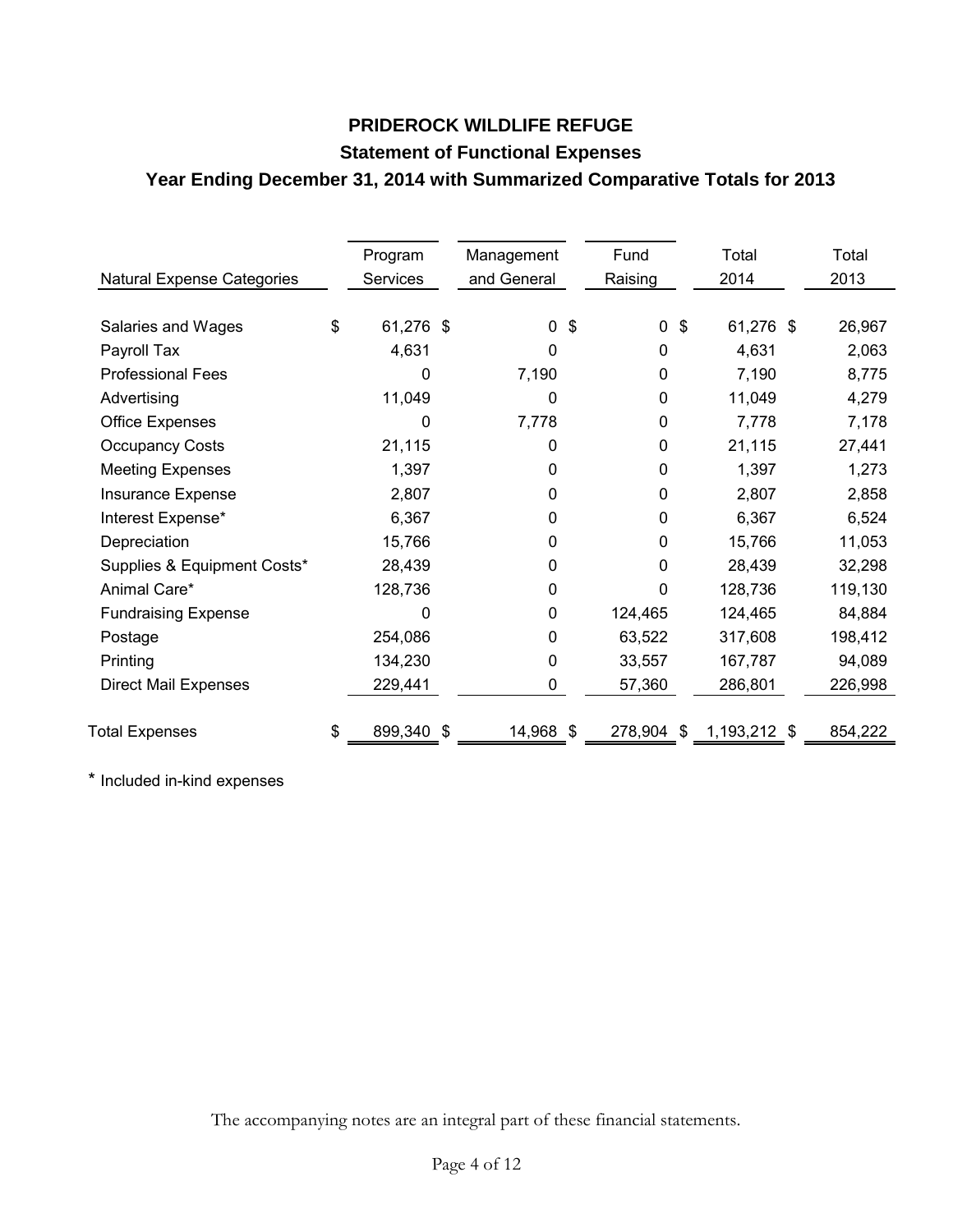#### **PRIDEROCK WILDLIFE REFUGE**

### **Statement of Cash Flows**

### **Year Ending December 31, 2014 with Summarized Comparative Totals for 2013**

|                                                                               | 2014             | 2013       |
|-------------------------------------------------------------------------------|------------------|------------|
| <b>CASH FLOWS FROM OPERATING ACTIVITIES</b>                                   |                  |            |
| Change in Net Assets                                                          | \$<br>80,953 \$  | 138,015    |
| Adjustments to reconcile change in net assets                                 |                  |            |
| to net cash provided by operating activities:                                 |                  |            |
| Depreciation                                                                  | 15,766           | 11,053     |
| (Increase) Decrease in Contributions Receivable                               | 19,456           | (159, 344) |
| Decrease in Prepaid Expenses                                                  | $\mathbf 0$      | 1,338      |
| Increase in Accounts Payable                                                  | 18,426           | 64,498     |
| Increase in Accrued Liabilities                                               | 520              | 1,135      |
| Net Cash Provided by Operating Activities                                     | 135,121          | 56,695     |
| <b>CASH FLOWS FROM INVESTING ACTIVITIES</b>                                   |                  |            |
| <b>Transfer of Fixed Assets</b>                                               | $\mathbf 0$      | (26, 228)  |
| <b>Purchase of Fixed Assets</b>                                               | (13, 971)        | (110, 082) |
| Net Cash (Used) by Investing Activities                                       | (13, 971)        | (136, 310) |
| <b>CASH FLOWS FROM FINANCING ACTIVITIES</b>                                   |                  |            |
| <b>Transfer of Note Payable</b>                                               | $\mathbf 0$      | 26,228     |
| Repayment of note payable                                                     | (6, 183)         | (4,058)    |
| Net Cash Provided (Used) by Financing Activities                              | (6, 183)         | 22,170     |
| NET INCREASE (DECREASE) IN CASH AND CASH EQUIVALENTS                          | 114,967          | (57, 445)  |
| CASH AND CASH EQUIVALENTS AT BEGINNING OF YEAR                                | 43,788           | 101,233    |
| CASH AND CASH EQUIVALENTS AT END OF YEAR                                      | \$<br>158,755 \$ | 43,788     |
| SUPPLEMENTARY DISCLOSURE OF CASH FLOW INFORMATION<br><b>In-Kind Donations</b> | 94,045           | 86,655     |
|                                                                               |                  |            |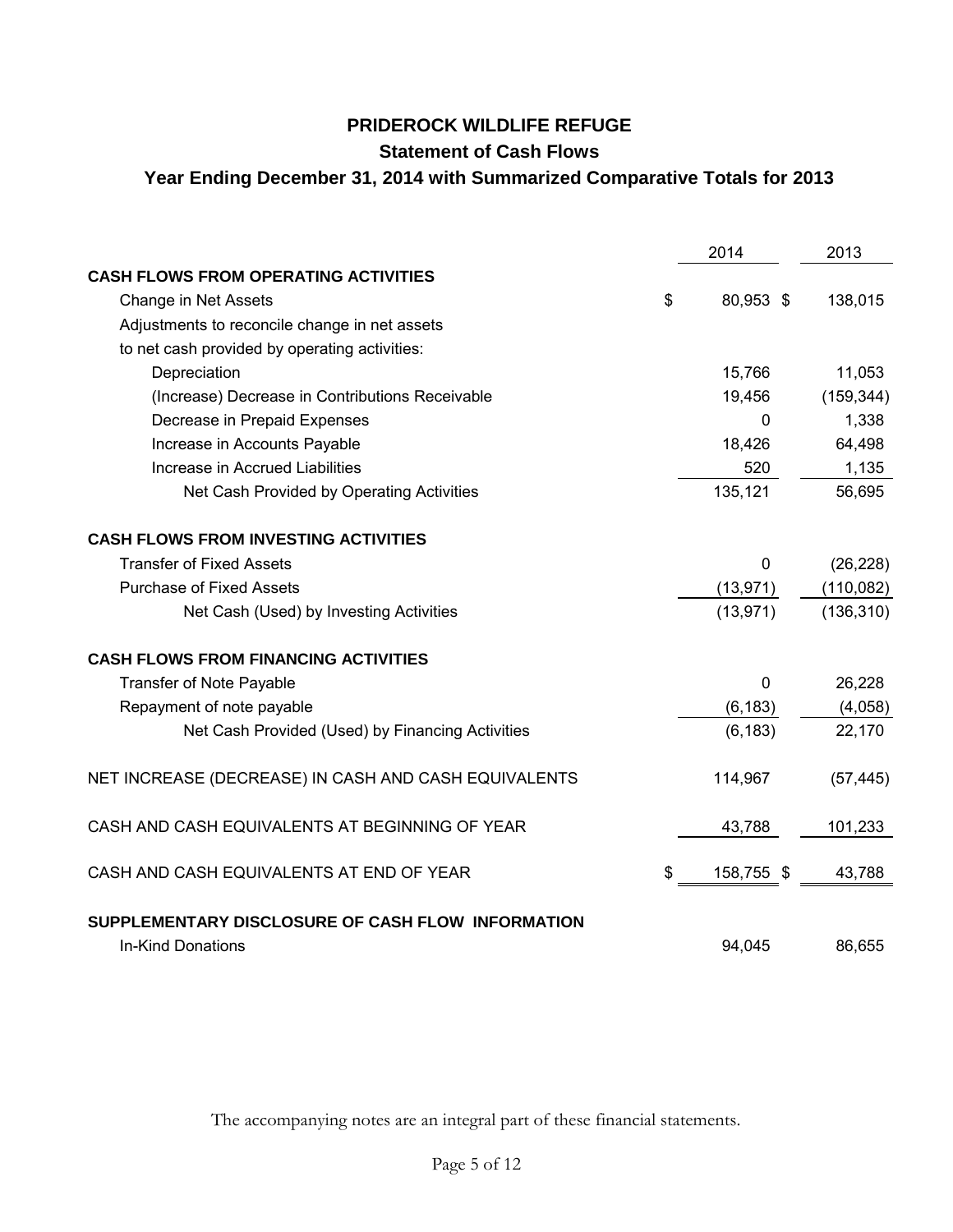#### **NOTE 1: NATURE OF ACTIVITIES/SIGNIFICANT ACCOUNTING POLICIES**

#### Nature of Activities, History, and Organization:

Priderock Wildlife Refuge (hereinafter "Organization) is a nonprofit organization formed and incorporated in 1998 for the purpose of providing a safe sanctuary and shelter for lions, tigers, cougars, and wolf-dog hybrids. Additionally, the organization seeks to educate and inform the public about the terrible plight of exotic cats kept as household pets, or used in roadside zoos and backyard circuses. The Organization's primary source of revenue is free-will donations from supporters and the general public.

#### Significant Accounting Policies

Management selects accounting principles generally accepted in the United States of America and adopts methods for their application. This summary of significant accounting policies selected by the Organization's management is presented to assist in understanding the financial statements.

(a) Basis of Accounting

The accompanying financial statements are presented in accordance with accounting principles generally accepted in the United States of America. Accordingly, revenues are recognized when earned and expenses are recorded when incurred on the accrual basis of accounting.

(b) Estimates

 The preparation of financial statements in conformity with generally accepted accounting principles requires management to make estimates and assumptions in preparing financial statements. Those estimates and assumptions affect the reported amounts of assets and liabilities, the disclosure of contingent assets and liabilities, and reported revenues and expenses. Accordingly, it is reasonably possible for actual results to differ from those estimates.

(c) Cash Equivalents

For statement of cash flow purposes, cash equivalents include highly liquid investments that are readily convertible to known amounts of cash. The Organization estimates that the fair value of cash and cash equivalents do not differ materially from the aggregate carrying value recorded in the accompanying statement of financial position as of December 31, 2014.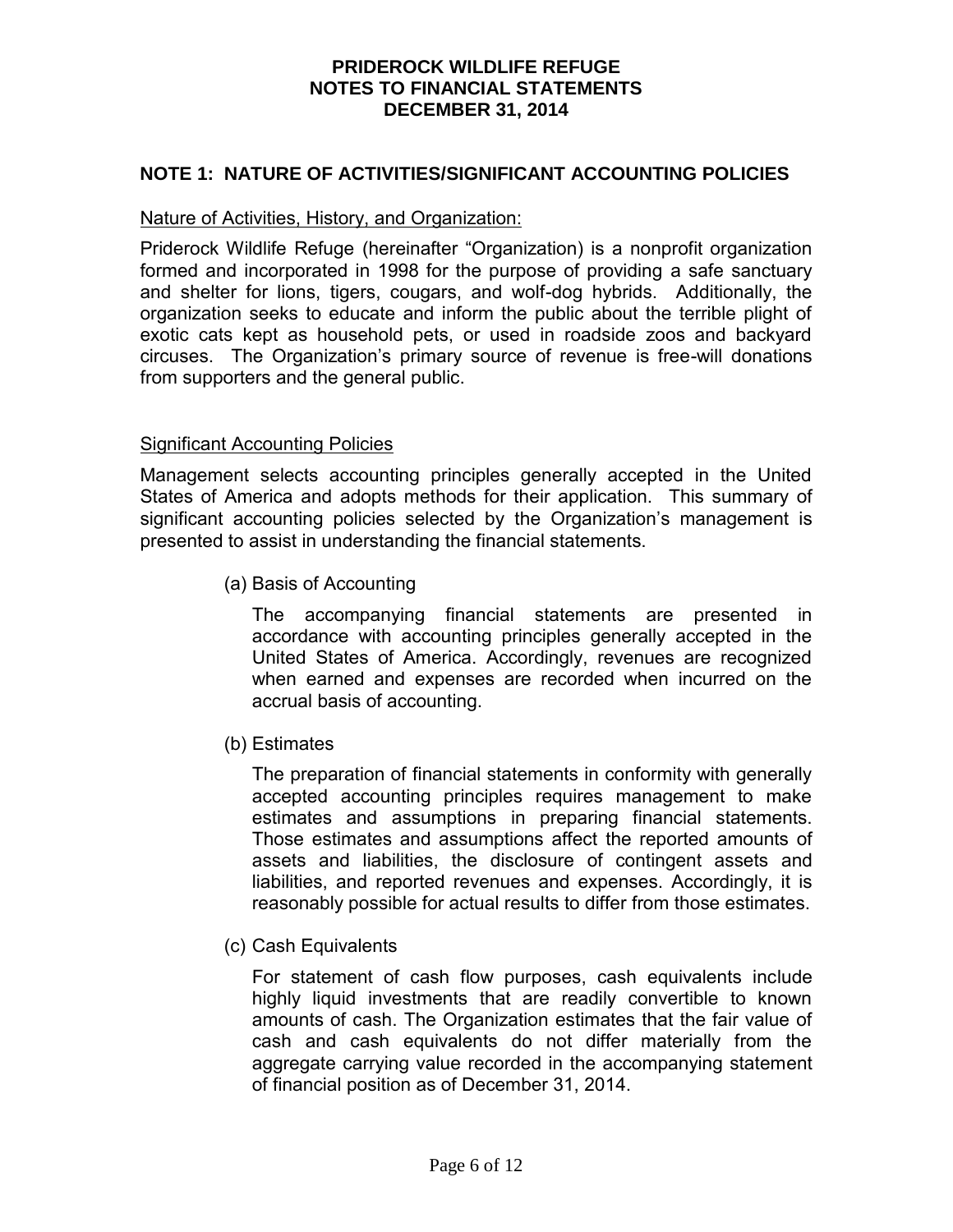(d) Property and Equipment

It is the Organization's policy to capitalize property and equipment with an acquisition cost greater than \$500. Lesser amounts are expensed. Donations of property and equipment are recorded as contributions at their estimated fair value. The cost of maintenance and repairs are charged to expense as incurred. Property and equipment are depreciated using the straight-line method over the estimated useful life of the assets.

| <b>Building Improvements</b> | 10 years |
|------------------------------|----------|
| Equipment                    | 5 years  |

(e) Impairment of Long-Lived Assets

Management evaluates its long-lived assets for financial impairment whenever events or changes in circumstances indicate that the carrying value of an asset may not be recoverable. An impairment loss is recognized when the undiscounted future cash flows from the assets are less than the carrying value of the assets. Assets to be disposed of are reported at the lower of their carrying amount or fair value, less cost to sell. Management is of the opinion that the carrying amount of its long-lived assets does not exceed their estimated recoverable amount.

(f) Net Asset Accounting

The accounts of the Organization are maintained in accordance with the principles of net asset accounting. Under net asset accounting, resources are classified into categories of unrestricted, temporarily restricted, or permanently restricted net assets according to funding source restrictions as to timing and purpose of resources. The categories are described as follows:

*Unrestricted net assets* are those funds not restricted by donor-imposed stipulations. Unrestricted net assets include certain funds that the Board of Directors has determined are to be retained for a particular purpose.

*Temporarily restricted net assets* are those funds restricted by the donor(s) to be expended only for a specific purpose or within a certain time. There were no temporarily restricted net assets at December 31, 2014.

*Permanently restricted net assets* are subject to donorimposed restrictions that must be maintained in perpetuity. Only the income generated from such assets may be used by the Organization. There were no permanently restricted net assets at December 31, 2014.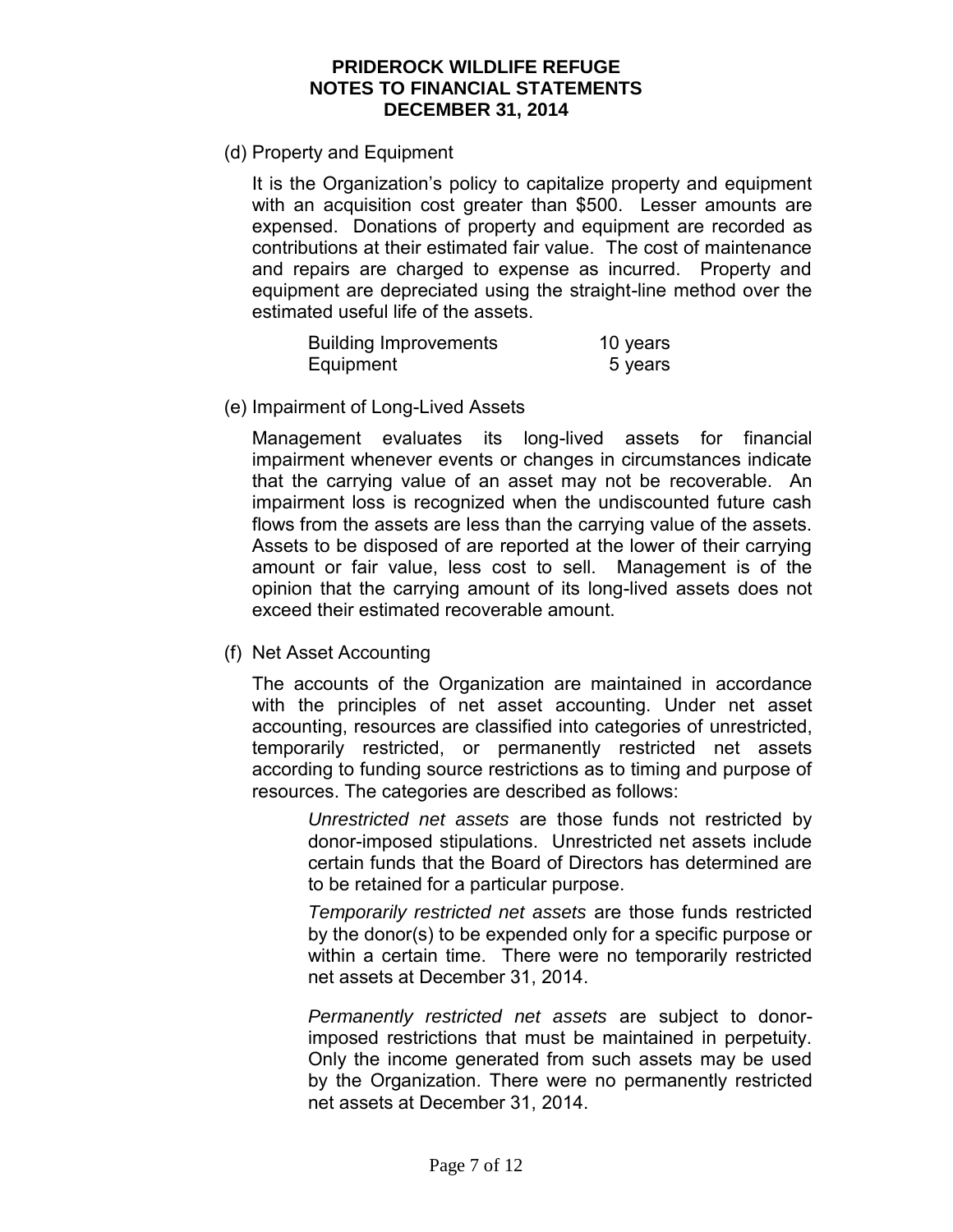(g) Contributions

Contributions are recorded when the donor makes an unconditional promise to give to the Organization. Contributions received are recorded as unrestricted, temporarily restricted, or permanently restricted support depending on the existence and/or nature of any donor restrictions. Contributions received with donor-imposed restrictions that are met in the same year in which the contributions are received are classified as unrestricted contributions.

(h) Donated Tangible Assets, Services, and Use of Property

Donated assets are recorded at fair market value on the date of receipt in the appropriate investment, expense or equipment account. In the absence of donor restrictions, donated assets are reported as unrestricted revenue. Contributed services are recognized as unrestricted revenues if the services received (a) create or enhance nonfinancial assets or (b) require specialized skills, are provided by individuals possessing those skills, and would typically need to be purchased if not provided by contribution. Contributed use of facilities/materials is recorded at their fair value at the time of the transaction.

(i) Functional Allocation of Expenses

The costs of providing the various programs and other activities have been summarized on a functional basis in the statement of activities. Accordingly, certain costs have been allocated by management among the programs and supporting services benefited.

(j) Advertising

The Organization utilizes advertising to promote its programs to supporters and the general public. The costs of advertising are expensed when incurred and advertising expense was 11,049 for the year ended December 31, 2014.

(k) Uncertain Tax Positions

Organization is a not-for-profit organization that is exempt from federal income taxes under Section 501(c) (3) of the Internal Revenue Code as other than a private Organization. The Organization believes that it has appropriate support for any tax positions taken, and as such, does not have any uncertain tax positions that are material to the financial statements. The organization is subject to filing a 990 Information return annually.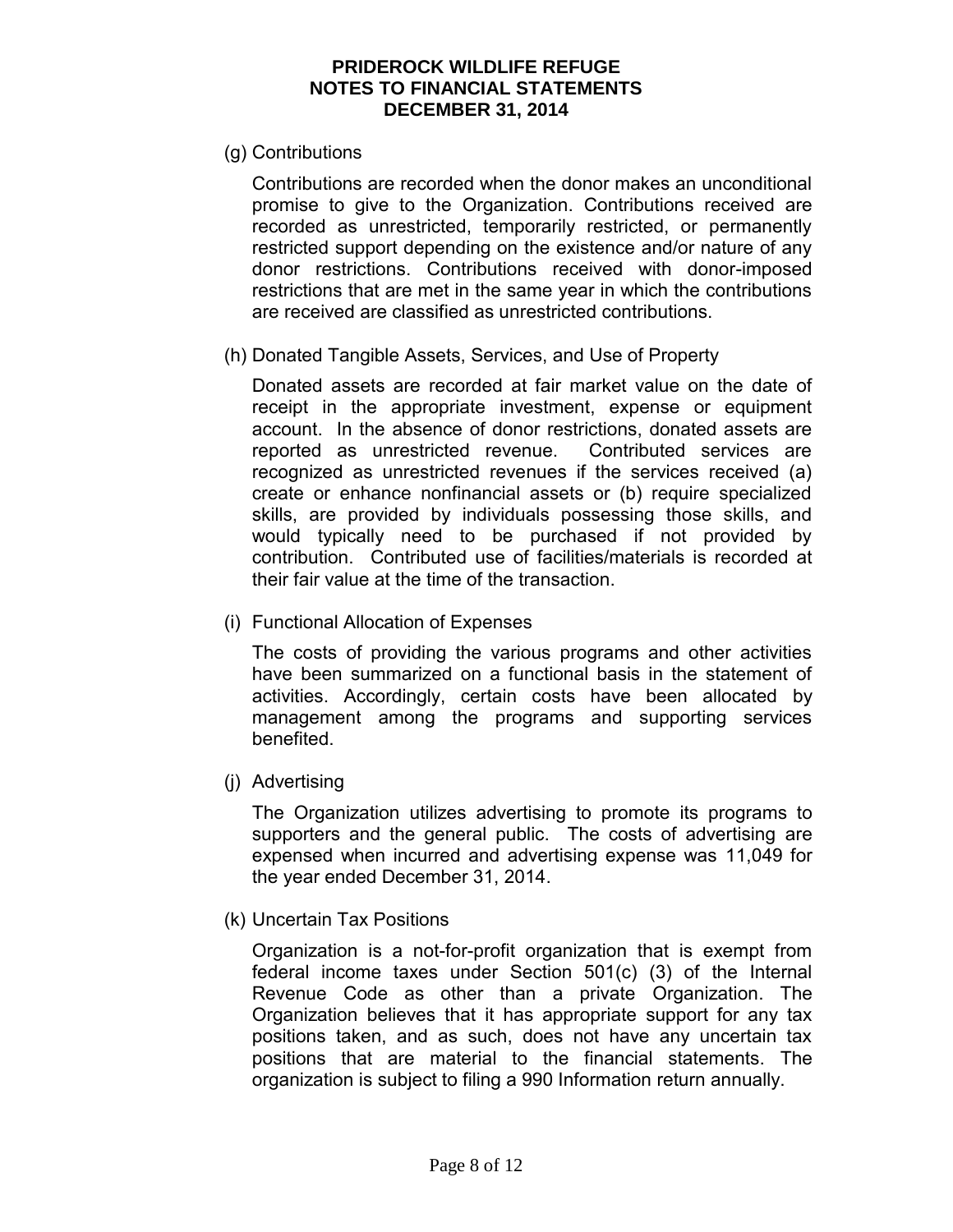In addition, a 990T tax return must be filed with the Internal Revenue Service if there is any unrelated business income.

With few exceptions, Federal information returns filed prior to 2011 for the Organization are no longer subject to examination by tax authorities.

#### (l) Subsequent Events

Management reviewed Type 1 subsequent events (events that reveal conditions existing at or before the balance sheet date and require adjustment to the financial statements) and Type 2 subsequent events (events that reveal conditions arising after the balance sheet date and require disclosure in, but not adjustment to, the financial statements). No subsequent events were noted.

Subsequent events were evaluated through November 18, 2015 which is the date of the report.

(m)Recent Accounting Pronouncements

The accounting principles governing the reported amounts, presentations, and disclosures in our financial statements are subject to change from time to time based on the issuance of new pronouncements of various standard-setting bodies. New pronouncements not yet in effect as of December 31, 2014, will not have a material effect on our financial statements of financial position, activities, and cash flows.

(n) Fair Value Measurements and Disclosures

Financial Accounting Standards Board (FASB) Accounting Standards Codification (ASC) 820 *Fair Value Measurements and Disclosures* established a framework for measuring fair value. That framework provides for a fair value hierarchy which prioritizes the inputs to valuation techniques used to measure fair value. The hierarchy gives the highest priority to unadjusted quoted prices in active markets for identical assets or liabilities (Level 1 measurements), and the lowest priority to unobservable inputs (Level 3 measurements). The three levels of the fair value hierarchy under FASB ASC 820 are described as follows:

*Level 1* - Inputs based on unadjusted quoted prices for identical assets or liabilities accessible at the measurement date.

*Level 2* – Inputs other than quoted prices included in Level 1 that are observable for the asset or liability, either directly or indirectly,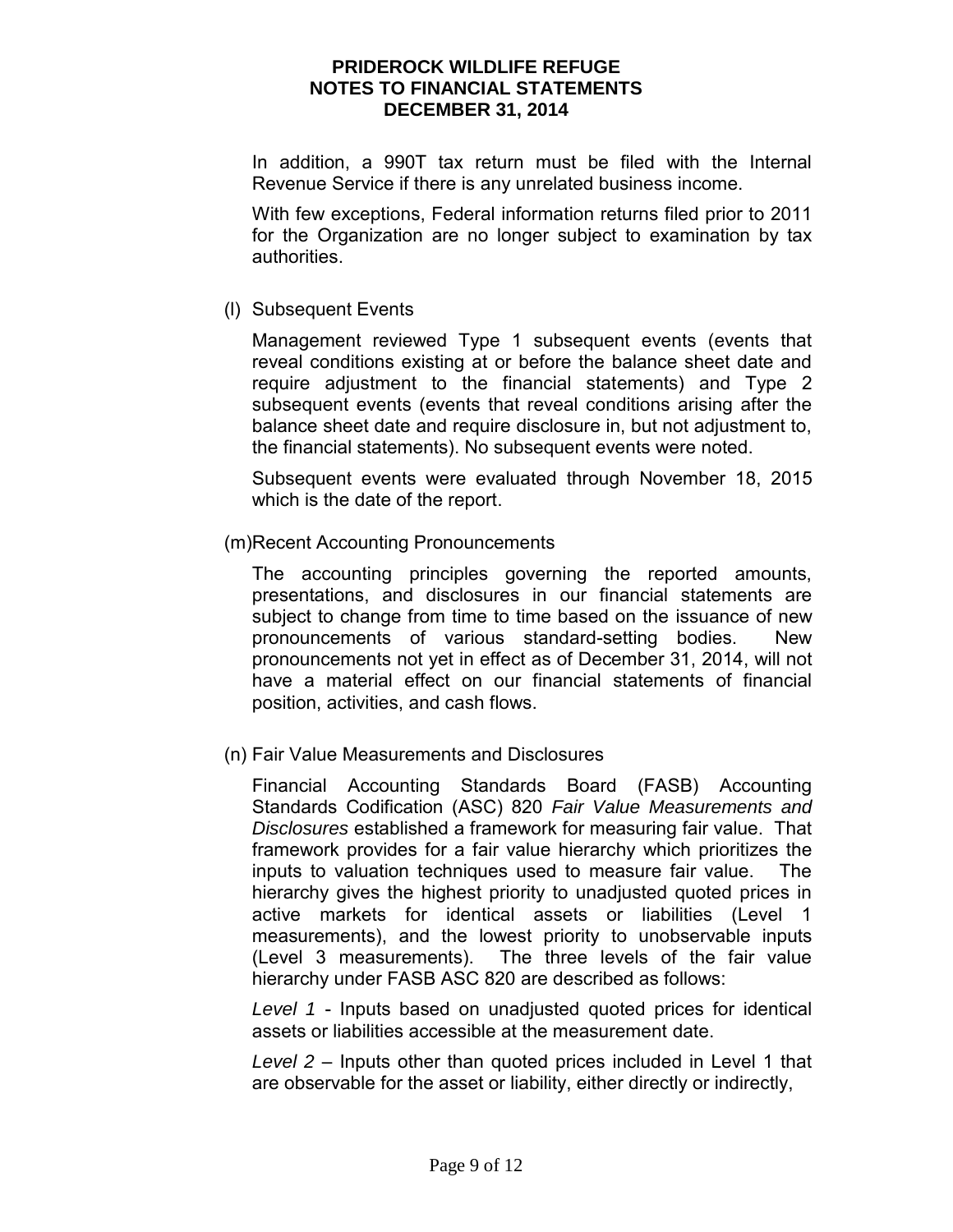such as quoted prices for similar assets or liabilities in active markets.

 *Level 3* - Unobservable inputs for the asset or liability including the reporting entity's own assumptions in determining the fair value measurement.

 The methods described above may produce a fair value calculation that may not be indicative of net realizable value, or reflective of future fair values. Furthermore, while the Organization believes that its valuation methods are appropriate and consistent with other market techniques, the use of different methodologies or assumptions to determine the fair value of certain financial instruments could result in a different fair value measurement at the reporting date.

The Organization has no financial instruments with Level 1, 2, or 3 inputs that require disclosure.

### **NOTE 2: PRIOR YEAR SUMMARIZED FINANCIAL INFORMATION**

The financial statements are presented with certain prior year summarized comparative information. Such information does not include sufficient detail to constitute a presentation in conformity with generally accepted accounting principles. Accordingly, such information should be read in conjunction with the Organization's financial statements for the year ended December 31, 2013 from which the summarized information was derived.

### **NOTE 3: CONTRIBUTIONS RECEIVABLE**

Contributions receivable exist for amounts remaining to be collected at December 31, 2014 within three months from year-end from fundraising activities amounted to \$284,748. No allowance for doubtful accounts is deemed necessary as the Organization has determined that the amounts are 100% collectible.

### **NOTE 4: NOTE PAYABLE/RELATED PARTY TRANSACTIONS**

Notes payable consists of the following at December 31, 2014:

The Organization purchased approximately nine acres of land on December 9, 2006 at a cost of \$250,000 with a corresponding note payable for \$250,000 to the executive director. The interest rate accrues at a rate of 2.4% and at the end of each year the interest accrued is forgiven as an in-kind contribution to the Organization in the amount of \$6,000 per year. Repayment terms are 10 years of interest payments only with a balloon maturity date of December 9, 2016 and the note is secured by a deed of trust on the land. \$250,000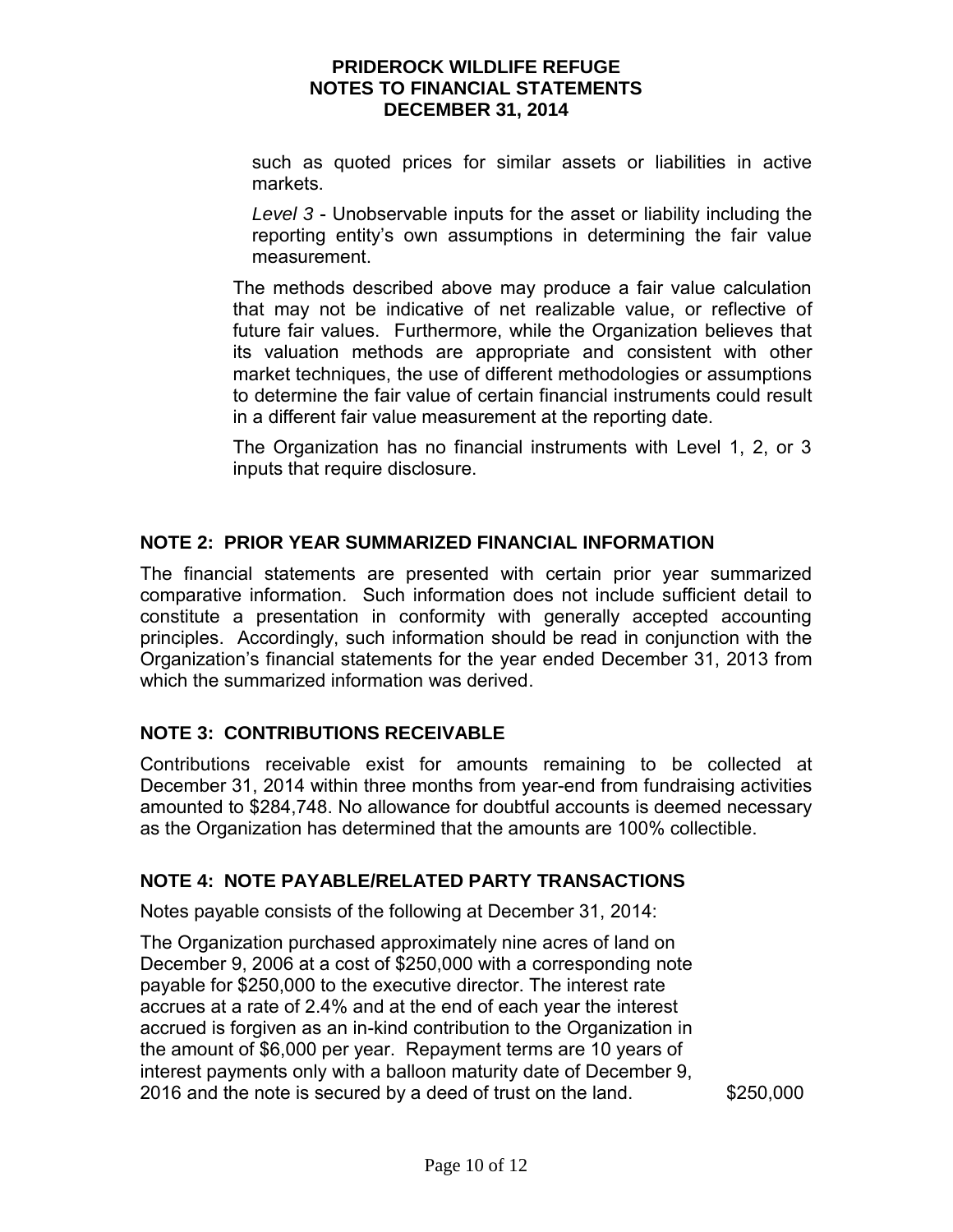A vehicle and corresponding note was transferred to the Organization by the executive director in the amount of \$26,228. The note is payable in monthly installments of \$546 (principal and interest) at a rate of 1.9% with a maturity date of June 9, 2017 and secured with a title to a 2011 Ford F150 truck. 2008. The state of the state of the state of the state of the state of the state of the state of the state of the state of the state of the state of the state of the state of the state of the state of the

| <b>Total Notes Payable</b>  | 265,987   |
|-----------------------------|-----------|
| Less: Portion Currently Due | (6,300)   |
| Long-Term Liabilities       | \$259,687 |

Future minimum payments on notes payable are as follows for the years ended December 31,

| 2015<br>2016               | 6,300<br>\$<br>256,422 |
|----------------------------|------------------------|
| 2017                       | 3,265                  |
| <b>Total Notes Payable</b> | \$265,987              |

The Organization also received \$12,628 from other in-kind donations from the executive director in 2014.

### **NOTE 5: FUNDRAISING ACTIVITIES**

The Organization signed an agreement with a fundraising agent for its direct mail fundraising program in July, 2009. The following is a summary of fundraising activities for the year ended December 31, 2014:

|                 | Amount      |            |
|-----------------|-------------|------------|
| Contributions   | \$1,089,808 |            |
| Royalties       |             | 9,652      |
| <b>Expenses</b> |             | (896, 661) |
|                 |             |            |
| Net Income      |             | 202,799    |

At December 31, 2014, accounts payable from fundraising activities amounted to \$114,099.